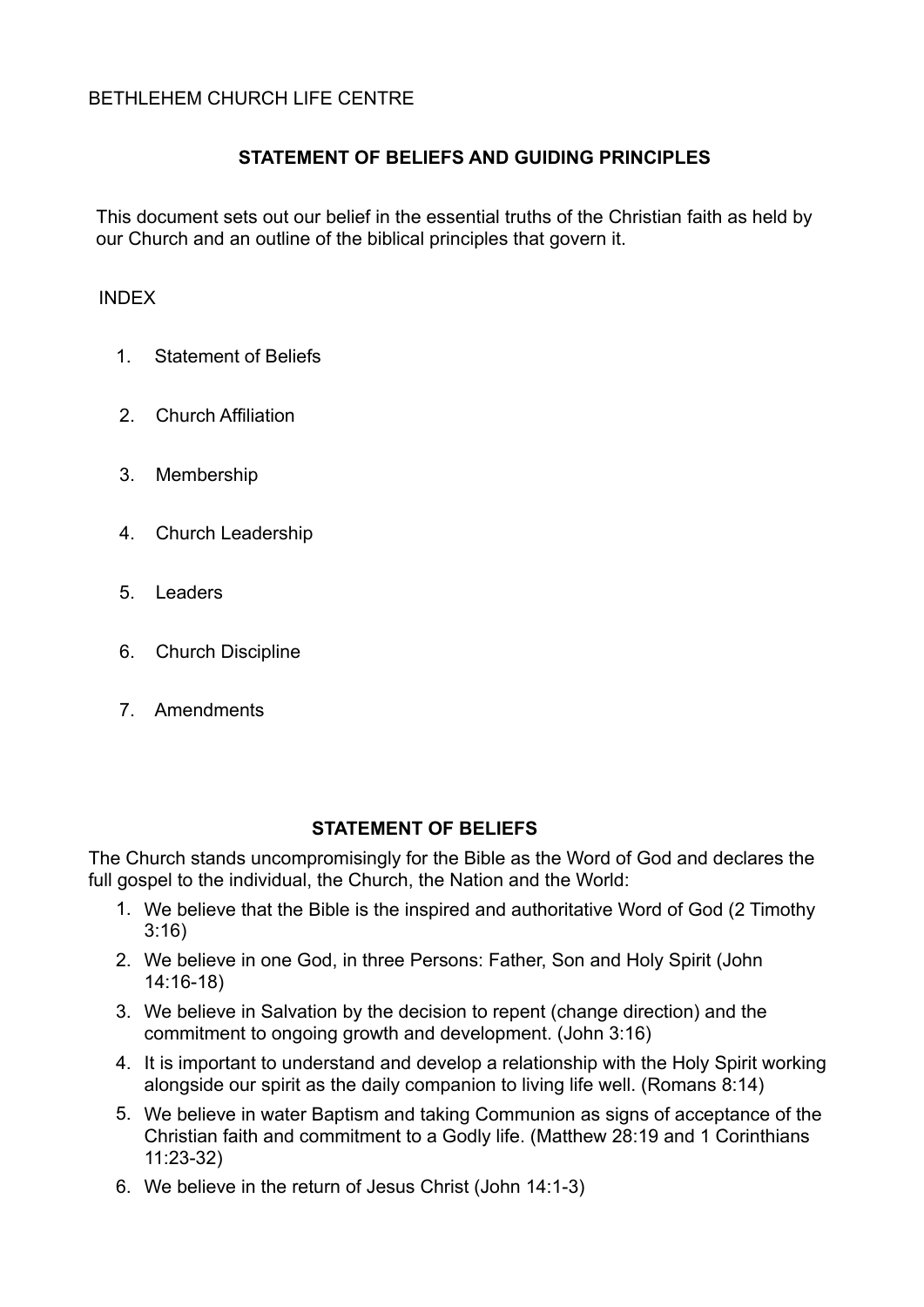# **GUIDING PRINCIPLES**

# **2. Church Affiliations**

The Church believes in having fellowship with God's people, provided that the essential truths of the scripture are upheld and that it's own autonomy is maintained, and maintains its membership of the Evangelical Alliance.

# **3. Membership**

We believe that all who are truly born of the Spirit are members of the global church that Jesus established, and that followers of Christ should seek to be joined to a local Church for fellowship and the common aim of growing in grace and the knowledge of our Lord and Saviour Jesus Christ. (2 Peter 3:18)

We seek to integrate new members into the family of God so that they can find joyful expression in the praise and worship of God.

Bethlehem Church Life Centre welcomes into church membership those who:

- 1. Have confessed Jesus Christ as their Saviour and Lord:
- 2. Hold fast to the statement of beliefs held by Bethlehem Church Life Centre:
- 3. Show commitment to God and Church by attending meetings regularly,
- 4. Willingly support the finances, vision, leadership and work of the Church:
- 5. Complete the partnership programme.

# **4. The Leadership of the Church**

The Church acknowledges that Christ as head of the Church calls some to particular ministries, as outlined in Ephesians 4:11-16.

All true leadership is ordained by Him for the wellbeing of the members.

Where and when appropriate, the officers of the church will seek to appoint a Senior Pastor or pastors to full time salaried ministry on the church's behalf.

The Senior Pastor is acknowledged as the leader of the Church and is responsible along with the Senior Leadership Team, for the oversight of the Church.

The Senior Pastor will consider the direction of the Church in their leading, and consult with the senior leadership team on the decisions governing the day to day operation of the church.

Where appropriate, the Senior Pastor may provide recommendations to the trustee body regarding significant decisions that require further consultation or the employment of a church vote for ratification.

As a church body and official charity, we comply simultaneously with the spiritual guidelines outlined in the word of God that govern the church of God, as well as being fully compliant with the best practice principles that govern the day to day operations of a registered charity and evolving organisation.

As such our structure represents our best efforts to serve God, grow the church of God, and serve our fellow man and includes the following:

- Trustees
- Senior Leadership Team (including a minimum of 2 appointed elders)
- Life Group Leaders
- Department Heads